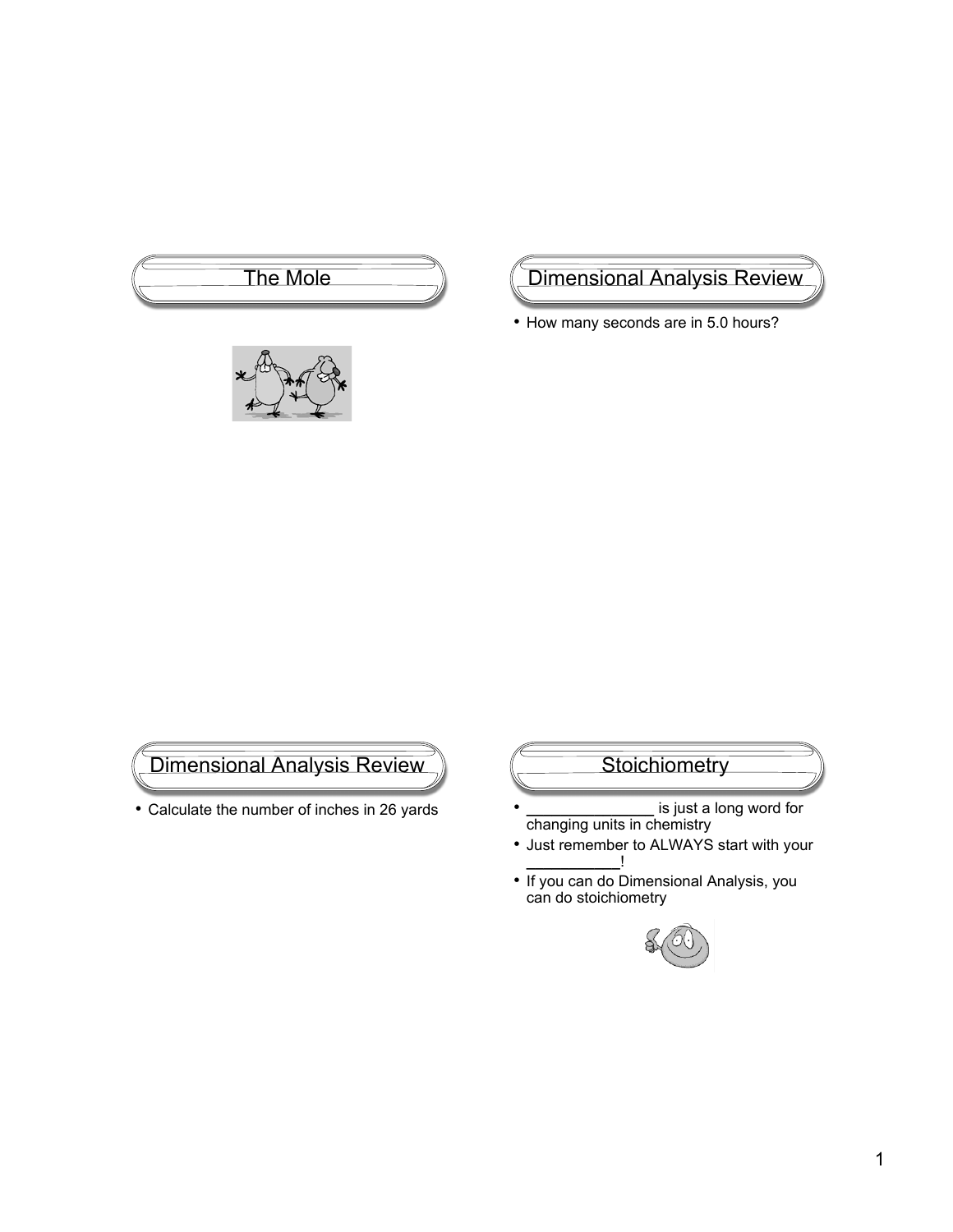

- 1. Start with your **\_\_\_\_\_\_\_\_\_\_\_**
- 2. Use **\_\_\_\_\_\_\_\_\_\_\_** and cross out until you get what you wanted
- 3. Check **\_\_\_\_\_\_\_\_\_\_\_**

#### The Mole

- Chemists need a convenient method for counting accurately the number of atoms, molecules, or formula units in a sample of a substance.
- The **\_\_\_\_\_\_\_\_\_\_\_** (mol) is the SI base unit used to measure the **\_\_\_\_\_\_\_\_\_\_\_** of a substance.

#### The Mole

- A mole of anything contains **\_\_\_\_\_\_\_\_\_\_\_** representative particles.
- A representative particle is any kind of particle such as atoms, molecules, formula units, electrons, or ions.
- 6.02 x 1023 is called **\_\_\_\_\_\_\_\_\_\_\_** number

Conversion Factor #1

Conversion factor:  $\frac{6.02 \times 10^{23} \text{ representative particles}}{1 \text{ mole}}$ 1 mole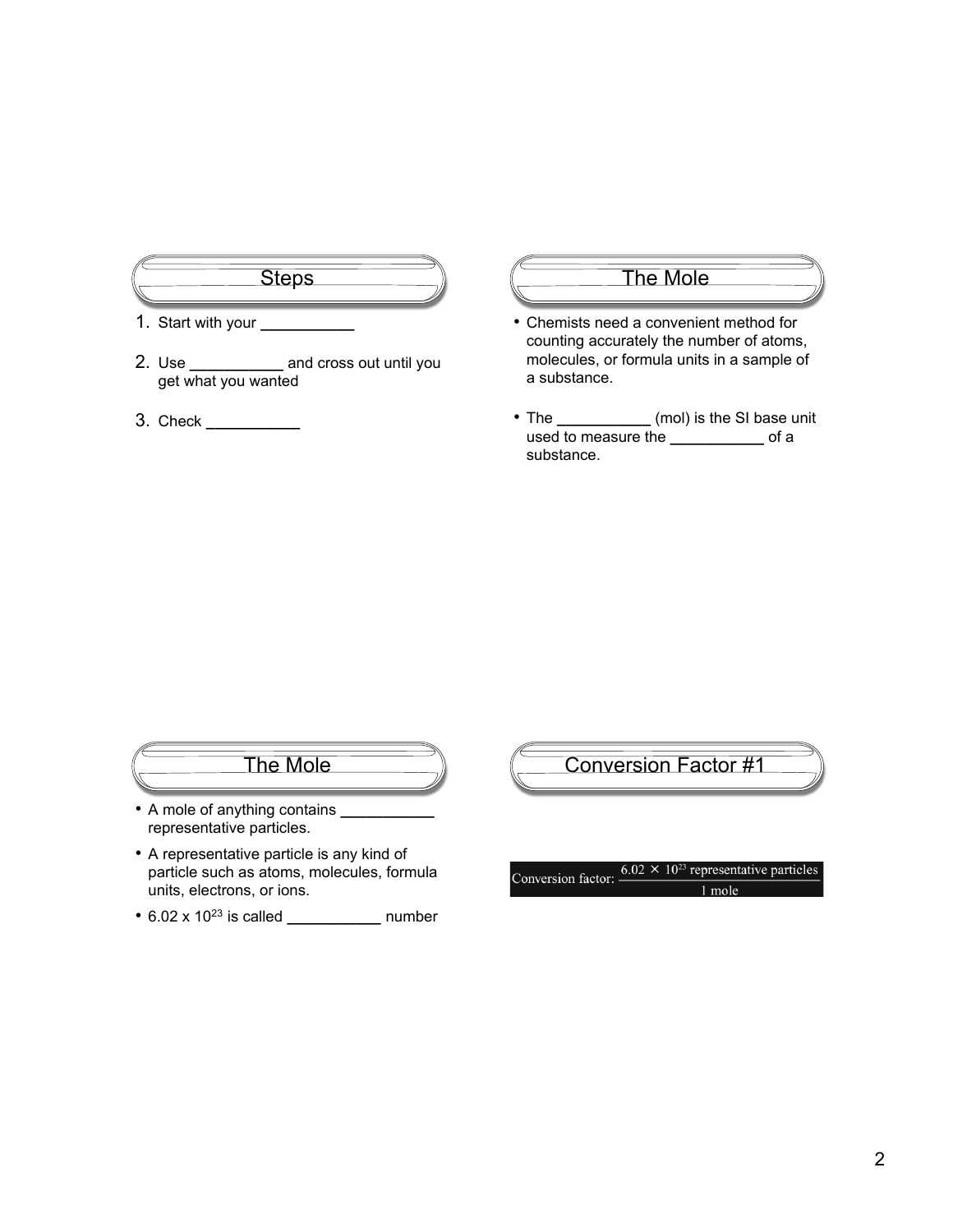# Representative Particles

- Anything **\_\_\_\_\_\_\_\_\_\_\_**
- Elements **\_\_\_\_\_\_\_\_\_\_\_**
- Covalent Compounds **\_\_\_\_\_\_\_\_\_\_\_**
- Ionic Compounds **\_\_\_\_\_\_\_\_\_\_\_**
- Ions **\_\_\_\_\_\_\_\_\_\_\_**

Mole – Representative Particle **Calculations** 

• Calculate the number of atoms in 3.50 moles of copper



• Calculate the number of molecules in 2.6 moles of  $H_2O$ 



• Calculate the number of formula units in 5.23 moles of NaCl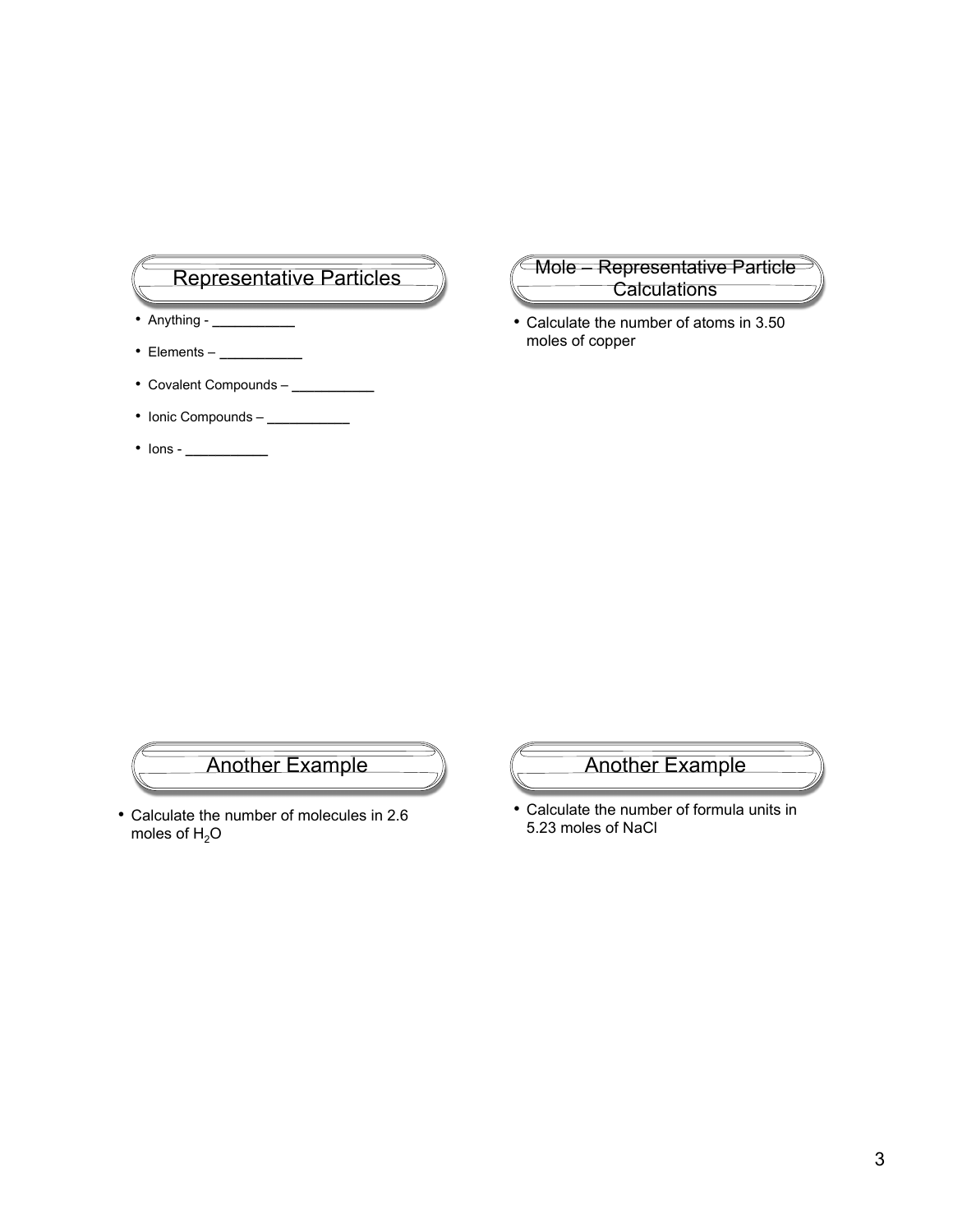

• How many moles of MgO are in 9.72 x 10 <sup>23</sup> molecules of MgO?

#### Another Example

• How many moles are in 4.50  $\times$  10<sup>24</sup> atoms of Zinc?

#### Mass & the Mole

- The mass in grams of 1 mole of a substance is called the **willing**
- It can also be called:
- To get the molecular weight you just add up all of the masses of all of the elements in a compound

# Molecular Weight

- Calculate the molecular weight of the following:
- Ca
- Na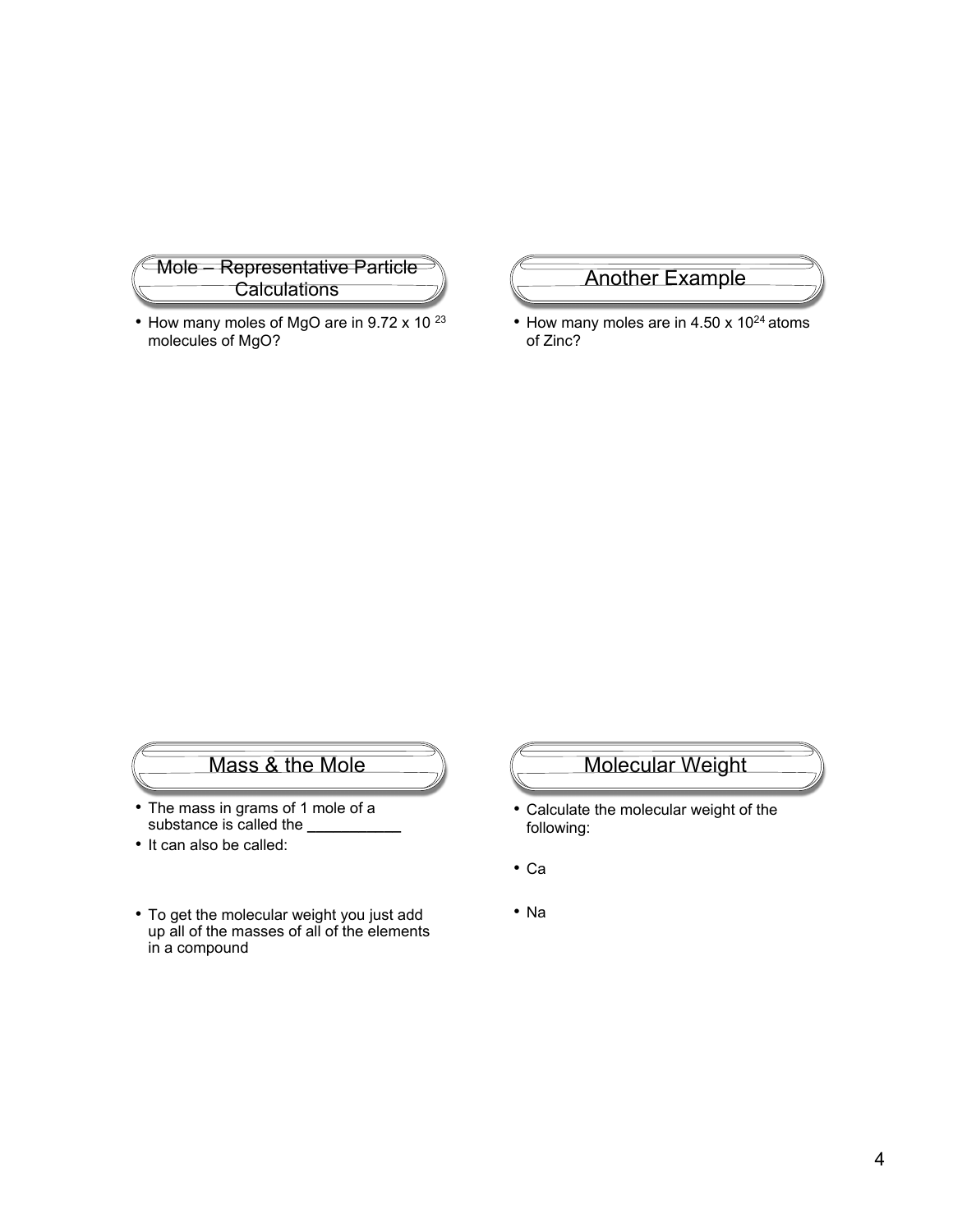# Molecular Weight

- Calculate the molecular weight of the following:
- MgO
- NaCl
- $H_2O$
- $Fe<sub>2</sub>O<sub>3</sub>$

#### Conversion Factor # 2

 1 mole Molecular weight (g)

The molecular mass comes from the periodic table!

#### Mole – Mass Calculations

• What is the mass of 4.21 moles of iron (III) oxide?



• Calculate the mass of 1.630 moles of Na